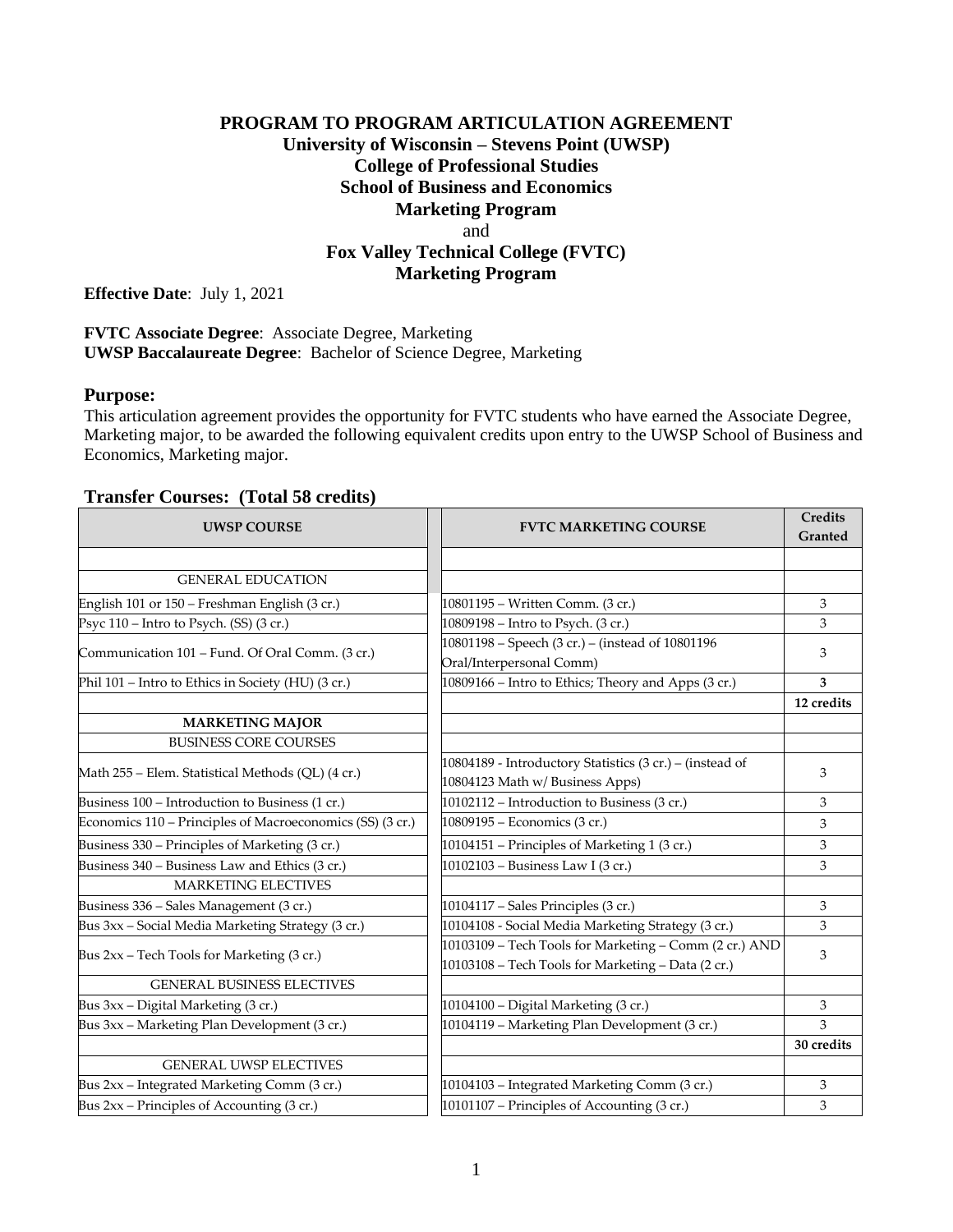| Bus $2xx$ – Writing Content for the Web $(3 \text{ cr.})$ | $10699105$ - Writing Content for the Web $(3 cr.)$ |            |
|-----------------------------------------------------------|----------------------------------------------------|------------|
| Bus 2xx – Professional Sales (2 cr.)                      | 10104118 - Professional Sales (2 cr.)              |            |
| Bus 2xx – Marketing Analytics (3 cr.)                     | 10104101 - Marketing Analytics (3 cr.)             |            |
| Bus $2xx$ – Sales Strategy (2 cr.)                        | 10104119 - Sales Strategy (2 cr.)                  |            |
|                                                           |                                                    | 16 credits |
|                                                           |                                                    |            |
|                                                           | <b>TOTAL TRANSFERRED CREDITS</b>                   | 58         |

# **REQUIRED COURSES: (Total 65-74 credits)**

The following coursework will be required to obtain the Bachelor of Science in Marketing:

| <b>UWSP REQUIREMENT</b>                             | <b>UWSP COURSE</b>                    | Credits       |
|-----------------------------------------------------|---------------------------------------|---------------|
|                                                     |                                       |               |
| <b>GENERAL EDUCATION</b>                            |                                       |               |
| <b>Written Communication</b>                        | Engl 202 - Sophomore English          | 3             |
| Wellness                                            | Choose from designated classes        | $\mathbf{1}$  |
| Arts (ART)                                          | Choose from designated classes        | 3             |
| Historical Perspectives (HP)                        | Choose from designated classes        | $\mathfrak 3$ |
| Natural Sciences (NS)                               | Choose from designated classes        | 3             |
| Additional ART/HU/HP/NS                             | Choose from designated classes        | 3             |
| Global Awareness (GA)                               | Can be satisfied with above classwork | $0 - 3$       |
| Environmental Responsibility (ER)                   | Can be satisfied with above classwork | $0 - 3$       |
| U.S. Diversity (USD)                                | Can be satisfied with above classwork | $0 - 3$       |
|                                                     |                                       | 16-25 credits |
| <b>MARKETING MAJOR</b>                              |                                       |               |
| <b>BUSINESS CORE COURSES</b>                        |                                       |               |
| Math for Social Sciences or Applied Calculus        | Math 109 or 111 <sup>*</sup>          | 4             |
| Principles of Microeconomics (SS)                   | Econ 111                              | 3             |
| Introduction to Financial Accounting                | Acct 210                              | 3             |
| Introduction to Managerial Accounting               | Acct 211                              | 3             |
| Written Communication for the Business Professional | <b>Bus 300</b>                        | 3             |
| Oral Communication for the Business Professional    | <b>Bus 301</b>                        | 3             |
| Organizational Behavior                             | <b>Bus 325</b>                        | 3             |
| Principles of Finance                               | <b>Bus 350</b>                        | 3             |
| Principles of Production                            | <b>Bus 360</b>                        | 3             |
| Management Information Systems                      | <b>Bus 370</b>                        | 3             |
| Principles of Business Analytics                    | <b>Bus 380</b>                        | 3             |
| Internship $(EL)$                                   | <b>Bus 497</b>                        | 3             |
| Management Capstone                                 | Bus 480                               | 3             |
| <b>MARKETING CORE</b>                               |                                       |               |
| Marketing Research                                  | <b>Bus 331</b>                        | 3             |
| <b>Buyer Behavior</b>                               | <b>Bus 337</b>                        | 3             |
| Marketing Strategy                                  | <b>Bus 438</b>                        | 3             |
|                                                     |                                       | 49 credits    |
|                                                     |                                       |               |
|                                                     | <b>TOTAL REMAINING CREDITS</b>        | 65-74         |

*\* Will need to test in or take pre-requisite*

*UWSP University graduation requirements for a Bachelor of Science Degree will need to be completed: 40 credits at 300 and 400 level and 120 total minimum*